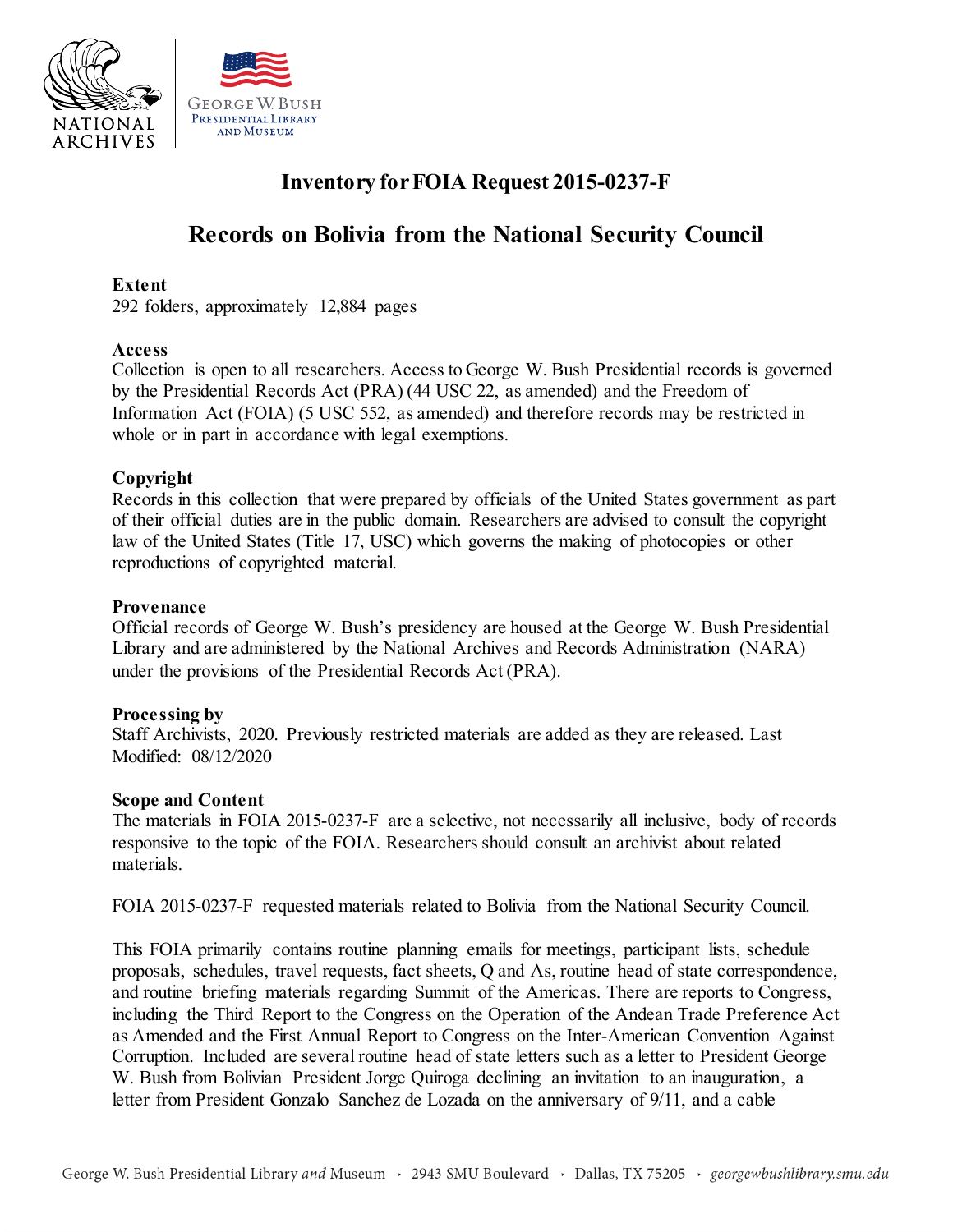National Security and cover the topic of the Andean Trade Promotion and Drug Eradication Act. offering condolence on the death of former President Hugo Banzer. These materials are from the

 Security classification and/or exemptions of the Freedom of Information Act. It should be noted that many of the records in this FOIA have been closed due to National

 Please note that a portion of classified records related to this request has not yet been processed. Additional records will be provided as they become available.

## **System of Arrangement**

 The materials in FOIA 2015-0237-F are a systematic body of records responsive to the topic of the FOIA. Researchers should consult an archivist about related materials.

 Records responsive to this FOIA were found in these collection areas – Staff Member Office Files.

 Staff Member Office Files are maintained at the folder level by staff members within their individual offices and document all levels of administration activity.

 Staff Member Office Files are processed at the folder level, that is, individual documents are not selected and removed from a folder for processing. While this method maintains folder integrity, it frequently results in the incidental processing of documents that are not wholly responsive to the subject area.

The following is a list of folders processed in response to FOIA 2015-0237-F:

## *George W. Bush Textual Records*

## **Box 1**

## **Staff Member Office Files**

National Security Council - Records and Access Management

PRS Original Files

| 0100085 |
|---------|
| 0100101 |
| 0100246 |
| 0100270 |
| 0100288 |
| 0100542 |
| 0100899 |
| 0100928 |
| 0101269 |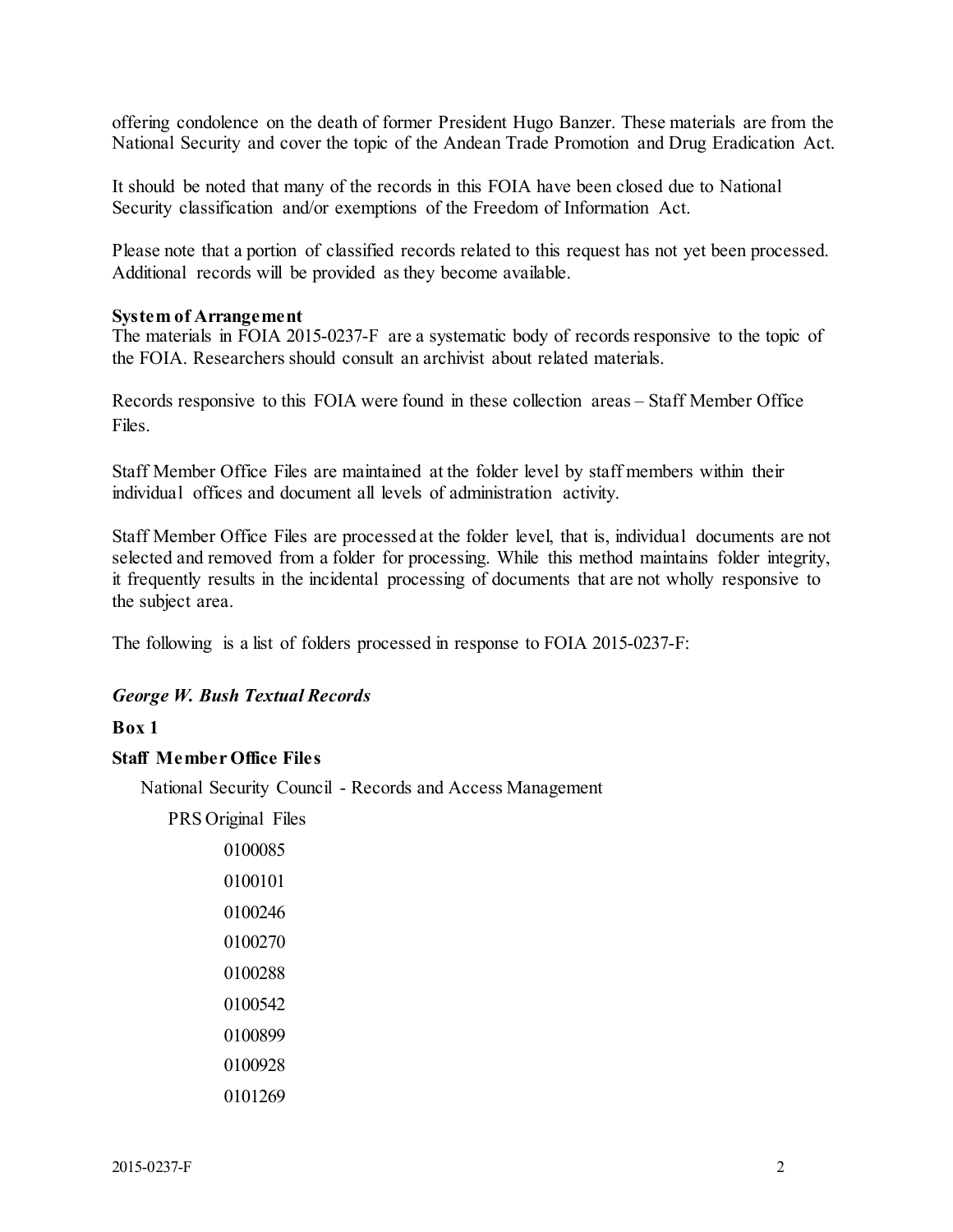| 0101892 [1] |
|-------------|
| 0101892 [2] |
| 0101937 [1] |
| 0101937 [2] |
| 0101937 [3] |
| 0101937 [4] |
|             |

## **Box 2**

National Security Council - Records and Access Management

PRS Original Files

| 0102379 |
|---------|
| 0102449 |
| 0102470 |
| 0103078 |
| 0103561 |
| 0104104 |
| 0104283 |
| 0104318 |
| 0104337 |
| 0104421 |
| 0104468 |
| 0104549 |
| 0104801 |
| 0105260 |
| 0105275 |
| 0105345 |
| 0105524 |
| 0105530 |
| 0105559 |
| 0105641 |
| 0106349 |
| 0106959 |
| 0107420 |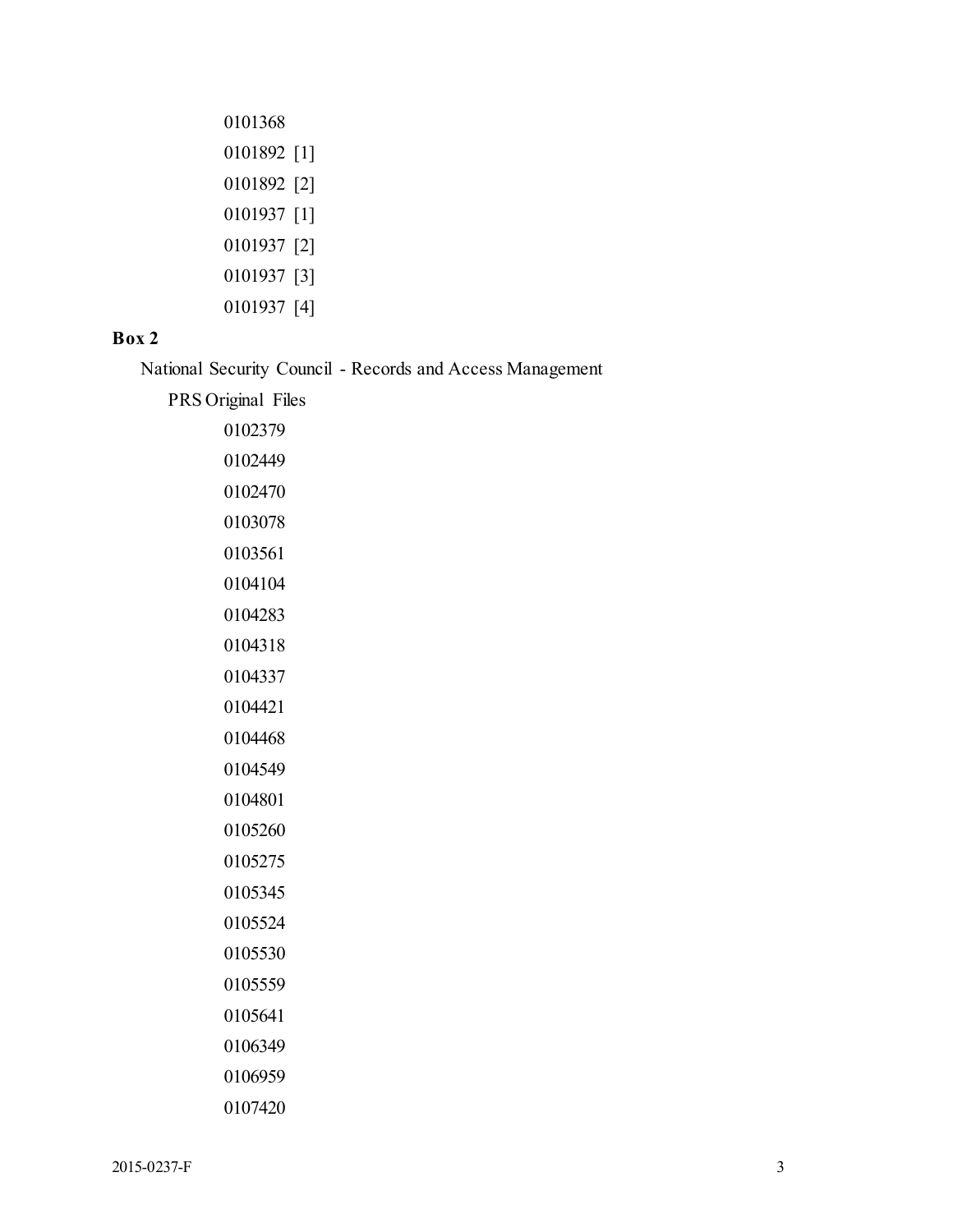| 0107665 |
|---------|
| 0108102 |
| 0108783 |
| 0108787 |
| 0108808 |
| 0108898 |
| 0108960 |
| 0109172 |
| 0109482 |
| 0109595 |
| 0200045 |
| 0200408 |
| 0200855 |
| 0201113 |
| 0201535 |
| 0202288 |
| 0202479 |
| 0202620 |
| 0204405 |
| 0205364 |
| 0206134 |
| 0206379 |
| 0206471 |
| 0206720 |
| 0207495 |

## **Box 3**

National Security Council - Records and Access Management

PRS Original Files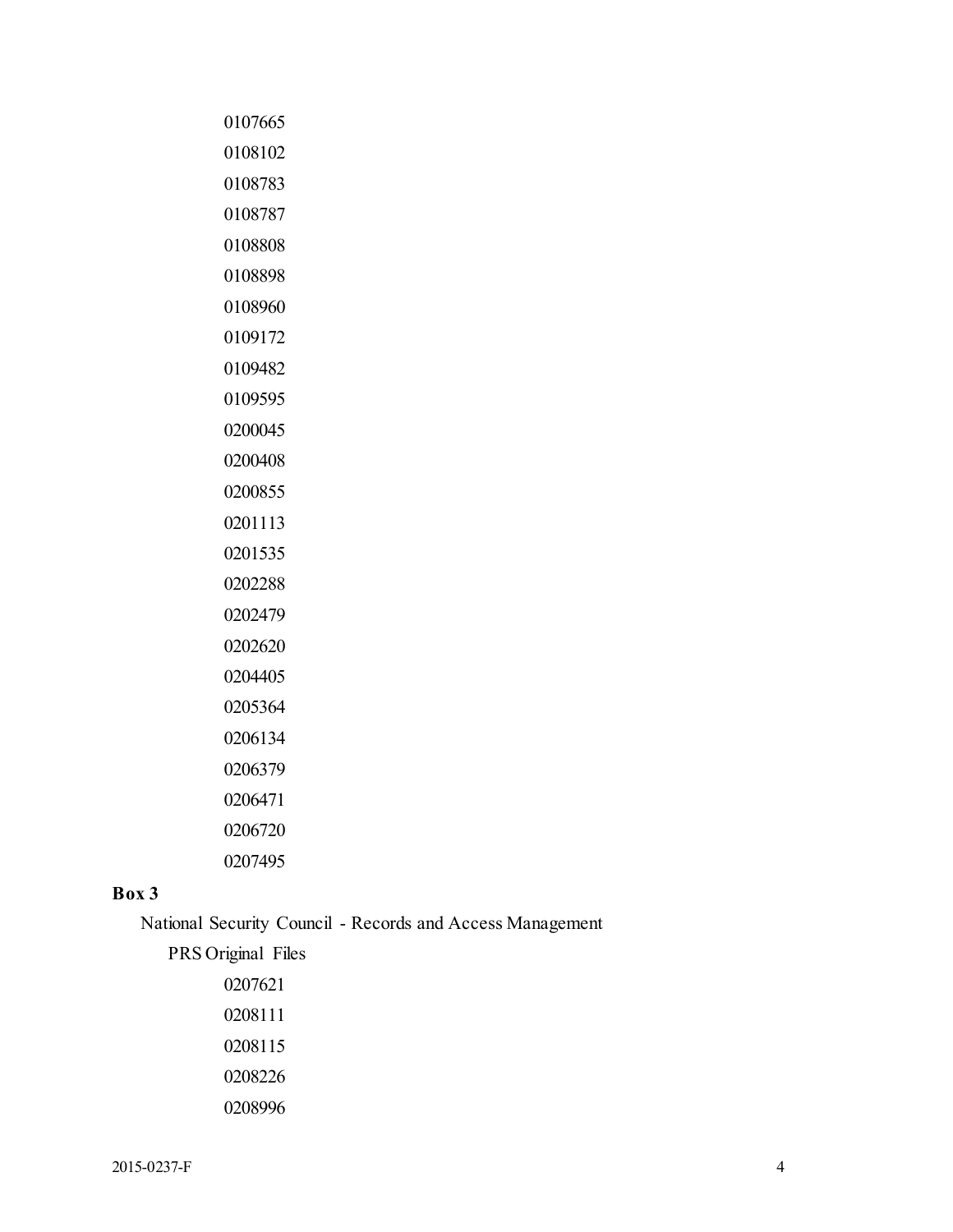#### 2015-0237-F  $-0237-F$  5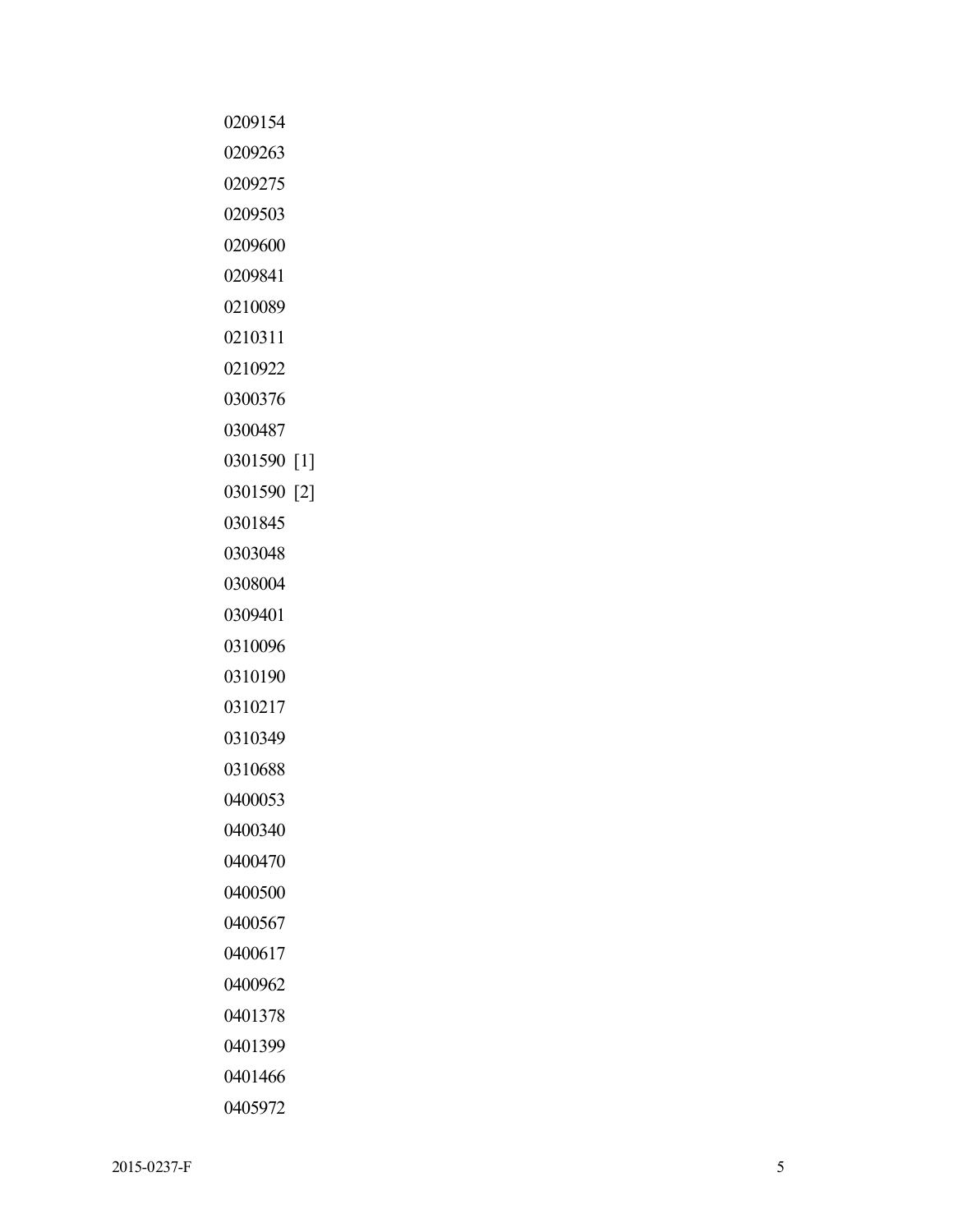## **Box 4**

National Security Council - Records and Access Management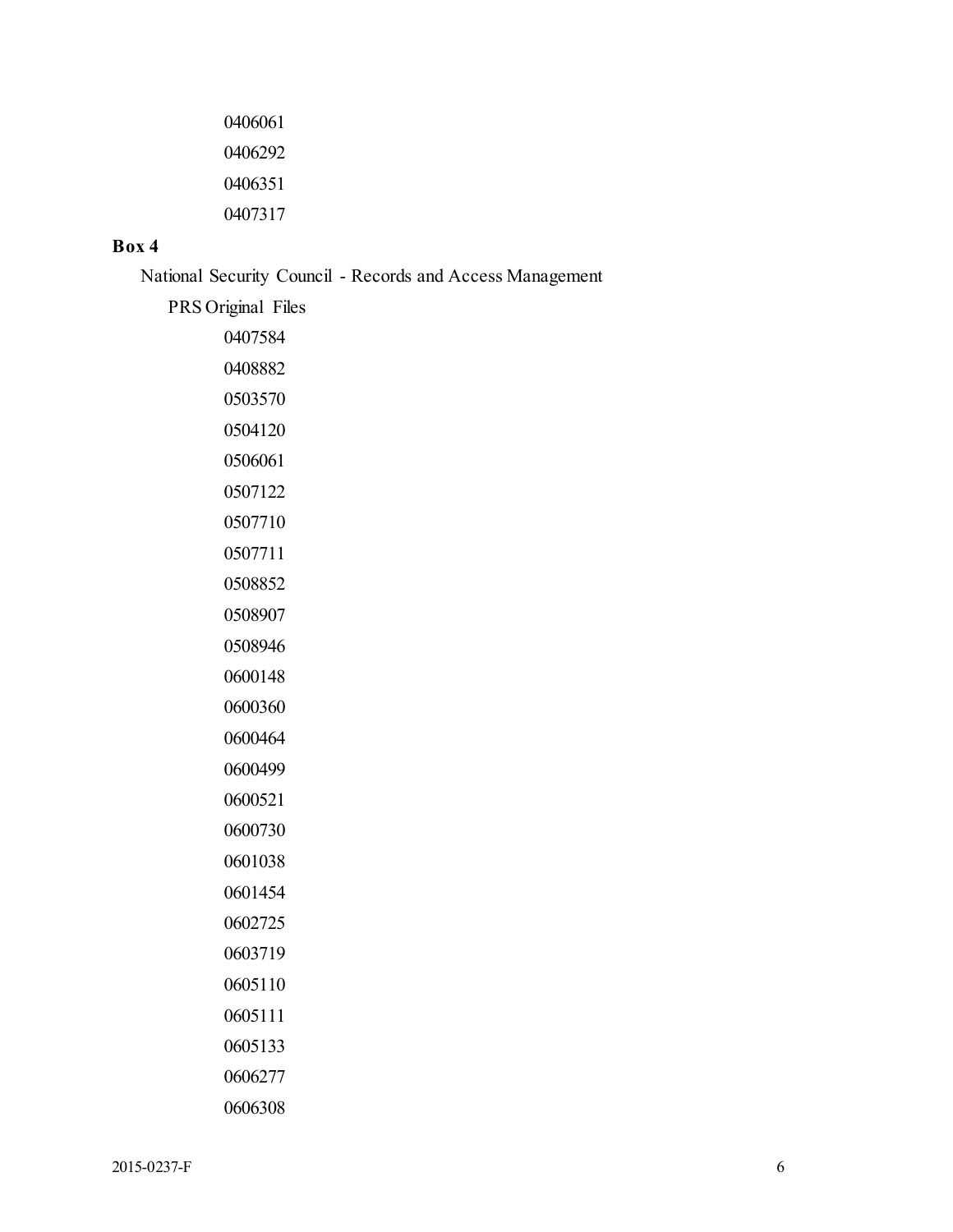| 0606381 |
|---------|
| 0606397 |
| 0606622 |
| 0608175 |
| 0608312 |
| 0608321 |
| 0700493 |
| 0701668 |
| 0702616 |
| 0704466 |
| 0705281 |
| 0705901 |
| 0708322 |
|         |

## **Box 5**

National Security Council - Records and Access Management

PRS Original Files

| 0708575 |
|---------|
| 0709167 |
| 0800281 |
| 0800853 |
| 0801347 |
| 0801648 |
| 0802558 |
| 0802577 |
| 0803188 |
| 0804459 |
| 0804823 |
| 0805025 |
| 0805400 |
| 0805924 |
| 0806176 |
| 0806214 |
| 0806708 |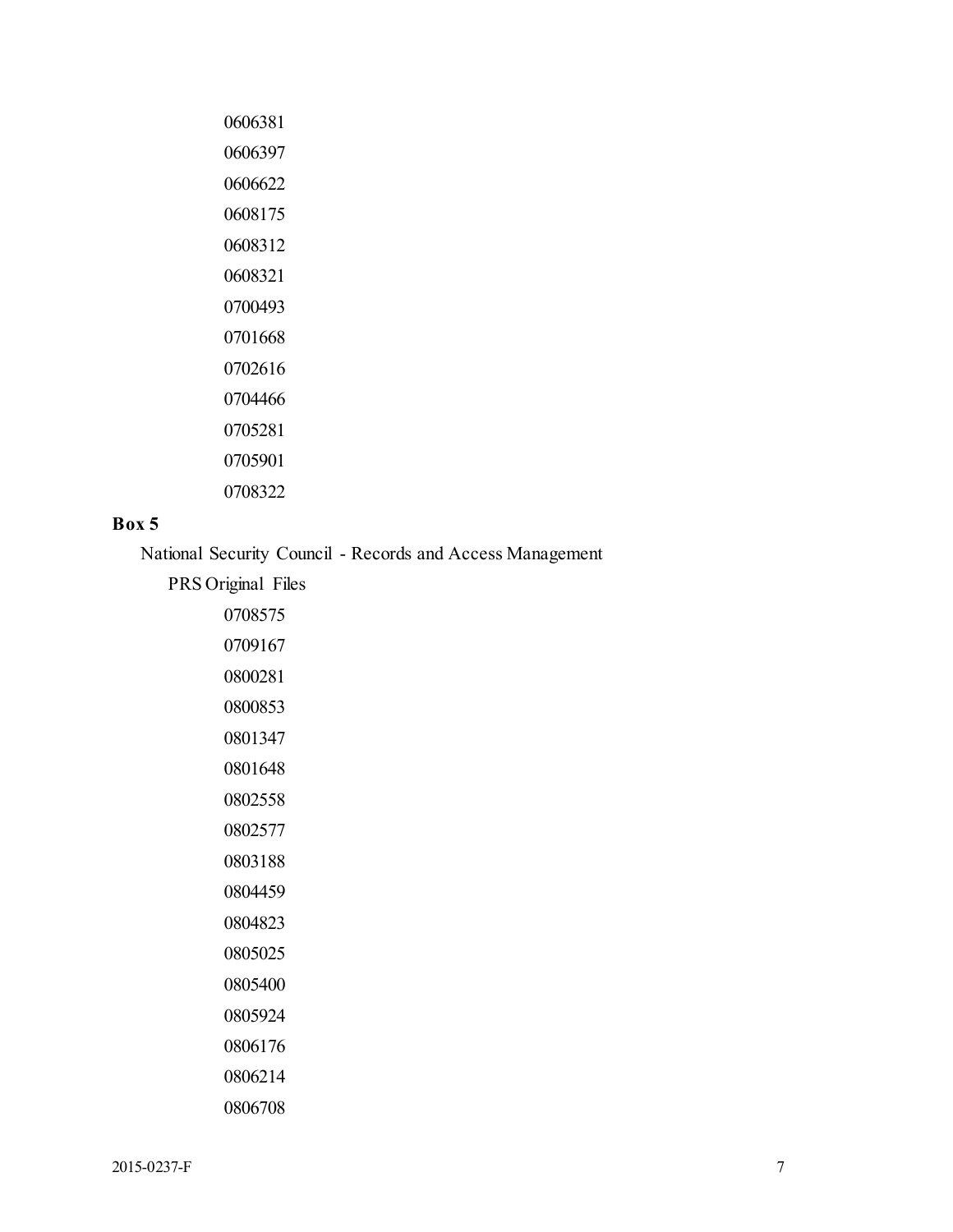PRS Chron Files

 

 

Chief of Staff, White House Office of

Burks, Jonathan - Confidential Files

Bolivia

Council of Economic Advisers

Forbes, Kristin - Confidential Files

Bolivia

Kroszner, Randall (Randy) - Confidential Files

TPRG (Trade Policy Review Group): Andean Trade

Counsel's Office, White House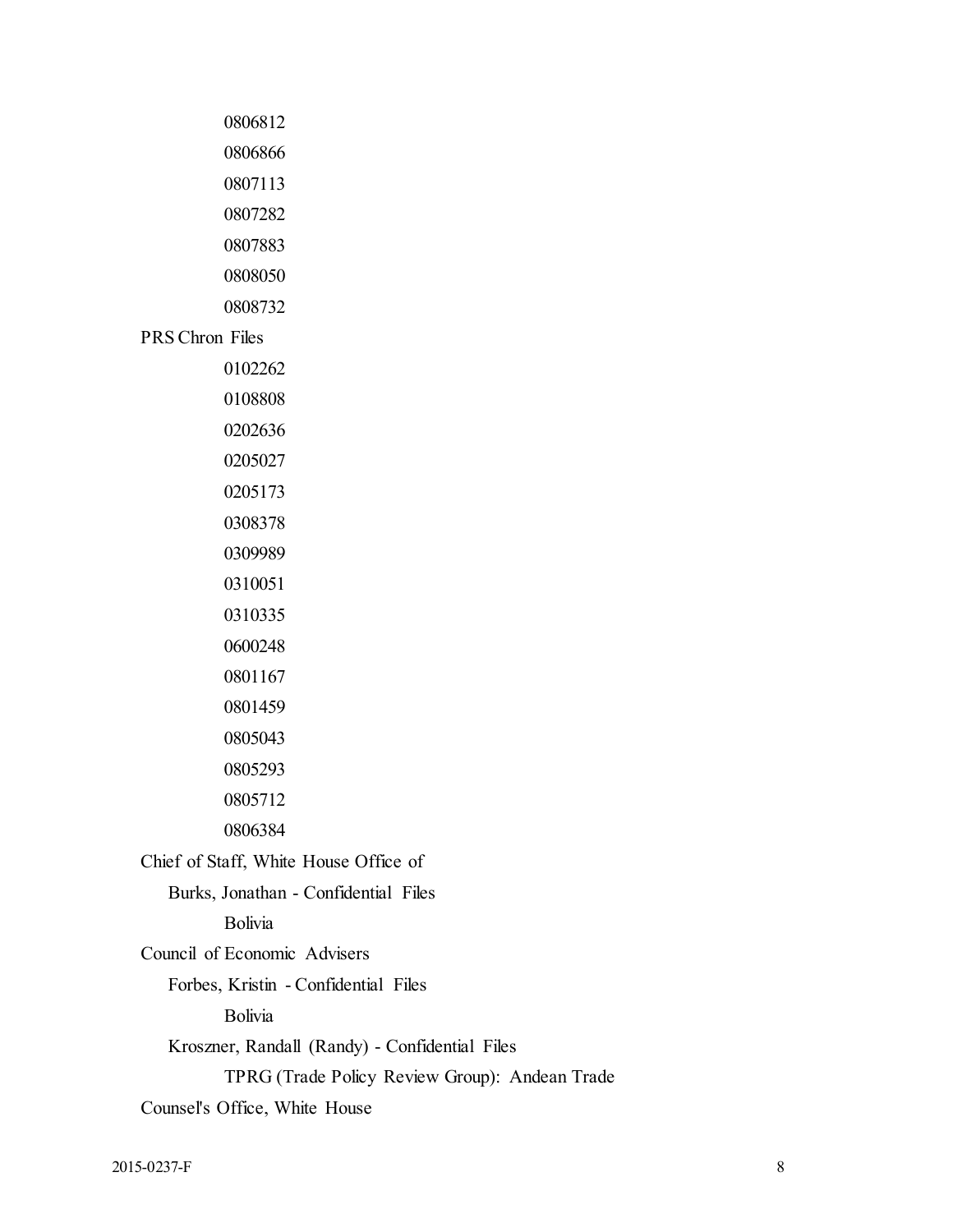Doha, FTA, Andean TPA (Trade Preference Act), 09/18/2008 Fielding, Fred - Confidential Files Bolivia, 09/04/2008 National Security Council - African Affairs Demopulos, Abigail Bolivia

## **Box 6**

National Security Council - Combating Terrorism

Chong, Lacey

Majors List/ [Bolivia]

General Files

 Majors List, 2007 - Certification Bolivia [1] Bolivia [2] Bolivia [3] Certification, 2006 [1] Certification, 2006 [2] Certification, 2006 [3] Majors List Certification, FY2004-FY2005 [1] Majors List Certification, FY2004-FY2005 [2] Majors List, 2008 [1] Majors List, 2008 [2] McRaven, William Bolivia

#### Zarate, Juan

Bolivia Decertification

PC - Bolivia, 09/04/2008

## **Box 7**

National Security Council - Executive Secretary, Office of the

PC and DC Meeting Files

DC - Bolivia, 11/12/2003 DC - Bolivia, 05/13/2004 DC - Bolivia, 07/21/2004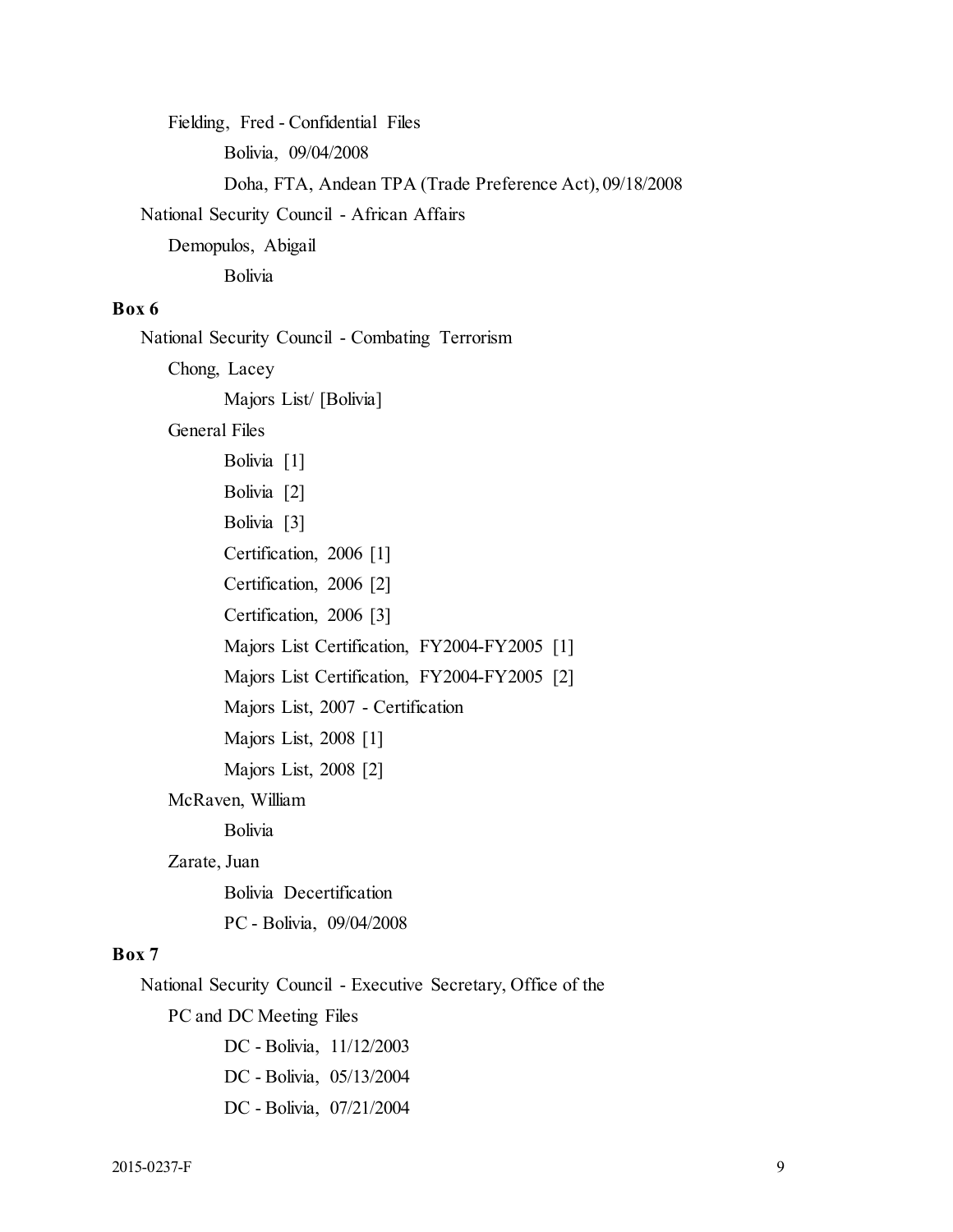DC - Bolivia, 11/16/2004 DC - Bolivia, 06/14/2005 DC - Bolivia, 01/18/2006

National Security Council - Global Democracy Strategy

Geran, Jean

Bolivia, 2004

Smith, Peter

Bolivia Floods

National Security Council - International Economic Affairs

Erath, Tara

ATPDEA (Andean Trade Promotion and Drug Eradication Act)/ AGOA (African Growth and Opportunity Act)/ CBI (Caribbean Basin Initiative)

#### Herrmann, III, John

Andean Trade - Bolivia, Ecuador

Bolivia

## Simon, John

WHA: Bolivia

## Smart, Michael

[Andean FTA Public Hearing][1]

[Andean FTA Public Hearing][2]

Bolivia

[Reports on Bolivia]

Taylor, Cathy Lynn

Bolivia, May 2004 - June 2004

#### National Security Council - Legal Adviser

General Files

Bolivia Case

Scudder Jr., Michael (Mike)

Document: Bolivia

#### **Box 8**

National Security Council - Media Communications and Speechwriting

Busse, Mark

Andean Trade Preference Act, 10/16/2008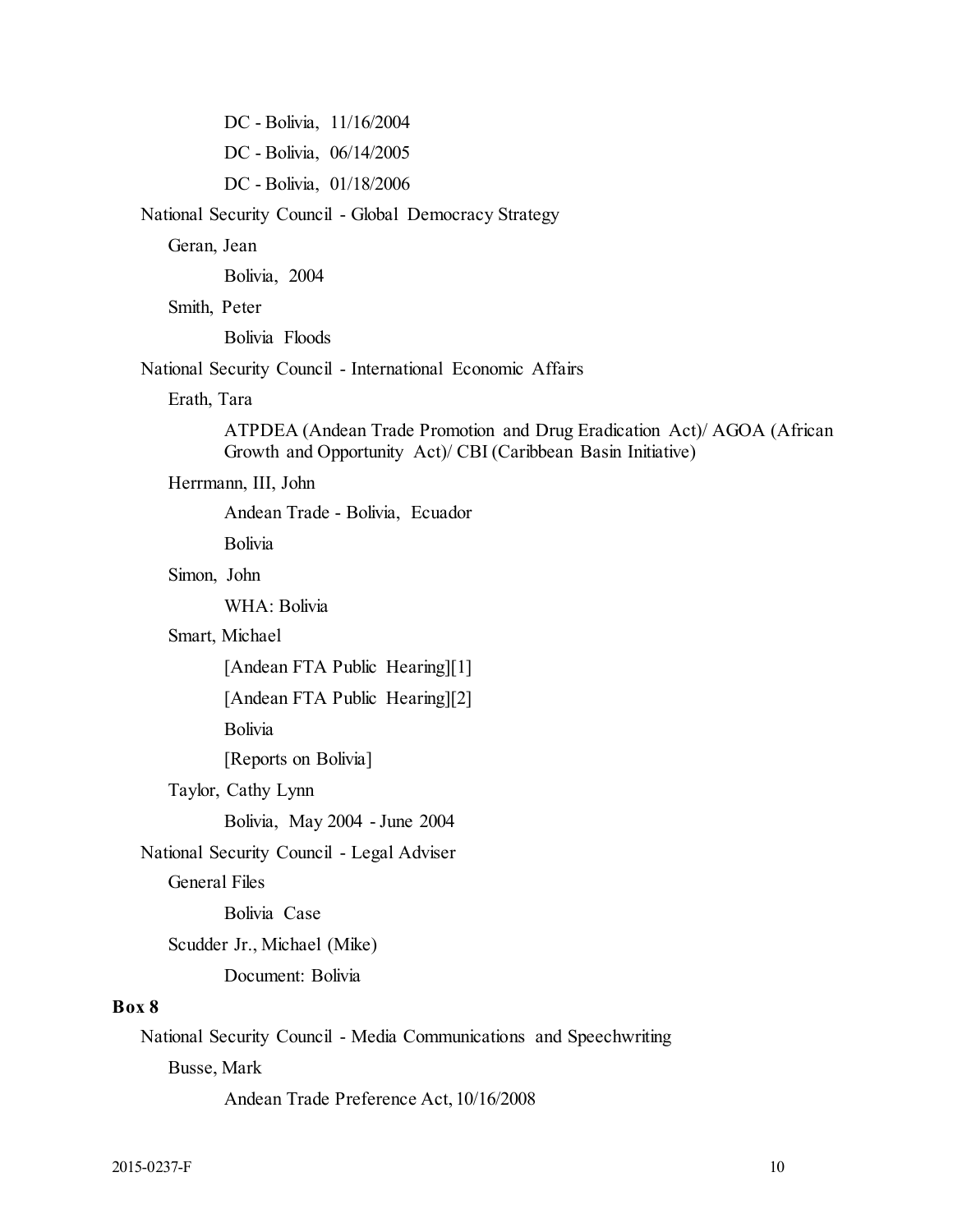Memcon with President Jorge Quiroga of Bolivia, 12/06/2001 Memcon with Presidents of the Andean Trade Preference Act Countries, Bolivia: Deputies Committee Meeting, WHSR, 11:15am - 12:00pm, 02/28/2008 Bolivia: Deputies Committee Meeting, WHSR, 07/18/2008 National Security Council - National Security Advisor, Office of the Crouch, Jack (J.D.) DC - Bolivia, 12:00pm-12:45pm; 06/02/2005 (WHSR) DC - Bolivia, 12:00pm-12:45pm; 06/14/2005 (WHSR) Edson, Gary ATPA (Andean Trade Preference Act) Bolivia Bolivia DC, 11:00am, Situation Room, 11/12/2003 Hadley, Stephen (Steve) Bolivia National Security Council - Records and Access Management Memcons and Telcons 03/22/2002 PC Meetings PC - Bolivia, 09/04/2008 National Security Council - Regional Affairs Ansley, Judith - Subject Files National Security Council - Western Hemisphere Affairs Barton, Christopher (Chris) Bolivia [1] Bolivia [2] Bolivia, October 2003-2004: 10051 - Bolivia DC, 06/11/2003 Bolivia, October 2003-2004: 3379 - Bolivia DC, 05/13/2004 Bolivia, October 2003-2004: 4341 - Bolivia DC, 06/26/2004 Bolivia, October 2003-2004: 5061 - Bolivia DC, 07/21/2004 Bolivia, October 2003-2004: 5371 - Bolivia DC, 07/21/2004 Bolivia, October 2003-2004: 7773 - Bolivia DC, 11/12/2004 Bolivia, October 2003-2004: 8082 - Bolivia DC SOC, 11/16/2004 Bolivia, October 2003-2004: 3784 - Bolivia DC, 06/02/2005 (Postponed)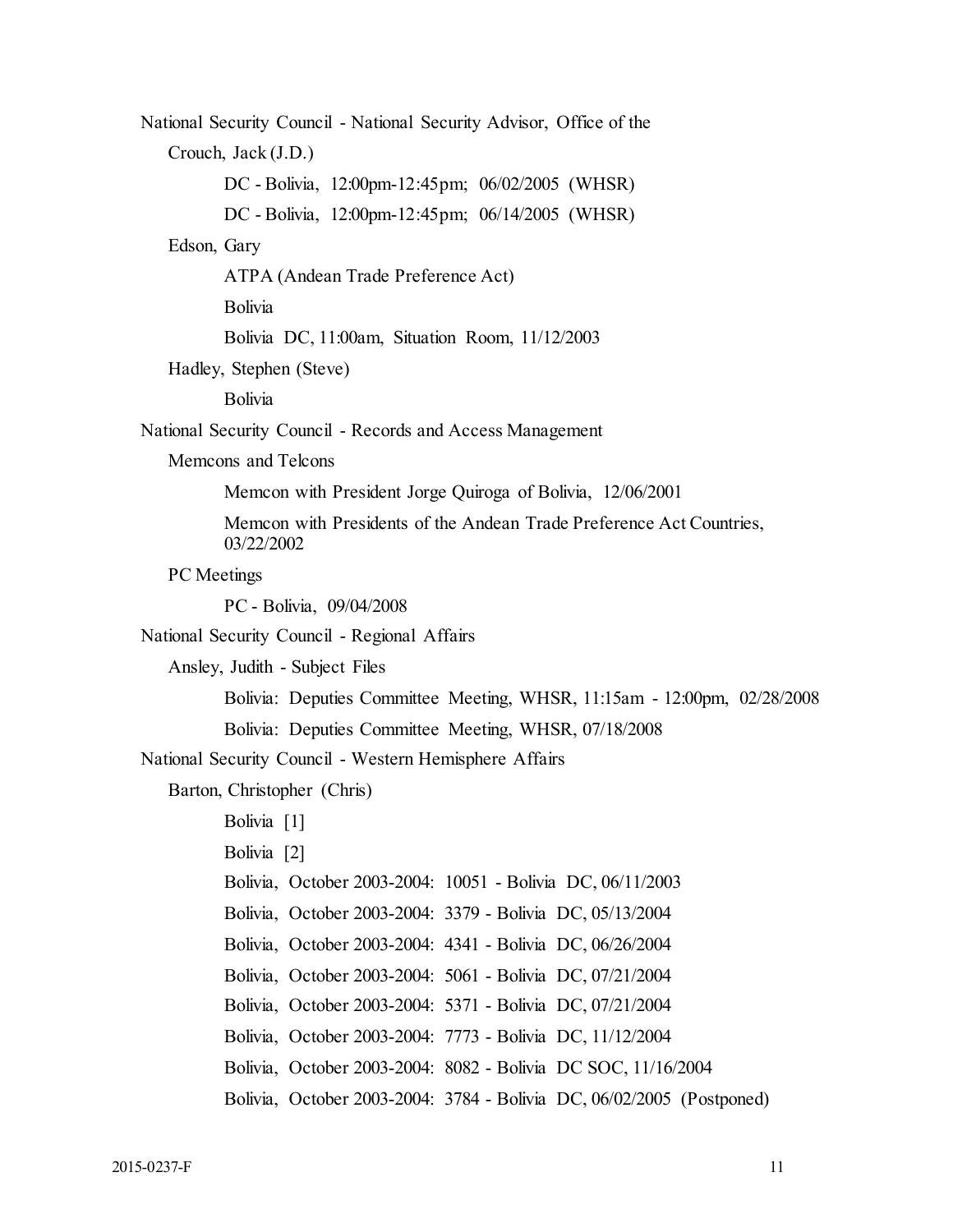Bolivia, October 2003-2004: Bolivia Options Team, 04/28/2004 [1] Bolivia, October 2003-2004: Bolivia Options Team, 04/28/2004 [2] Bolivia, October 2003-2004: 4151 - Bolivia DC, 06/14/2005 Bolivia, October 2003-2004: 4250 - Bolivia DC SOC, 06/14/2005

## **Box 9**

National Security Council - Western Hemisphere Affairs

Barton, Christopher (Chris)

Bolivia, October 2003-2004: PCCs and SubPCCs - 2003-2004 [1]

Bolivia, October 2003-2004: PCCs and SubPCCs - 2003-2004 [2]

#### Country Files

Andean Trade Preferences

Bolivia [Folder 1]

Bolivia [Folder 2]

Bolivia, 2001

Bolivia, 2002 [1]

Bolivia, 2002 [2]

Bolivia, 2003

Bolivia, 2005

Fisk, Daniel (Dan)

Bolivia [1] Bolivia [2] Bolivia [3] Bolivia Deputies, 02/28/2008 Bolivia: DC, 12/23/2005

#### **Box 10**

National Security Council - Western Hemisphere Affairs

Fisk, Daniel (Dan) Bolivia: PC, 07/18/2008 Bolivia: PC, 09/04/2008 Bolivia PCCs

King, Robert

Bolivia

Bolivia Meetings [1]